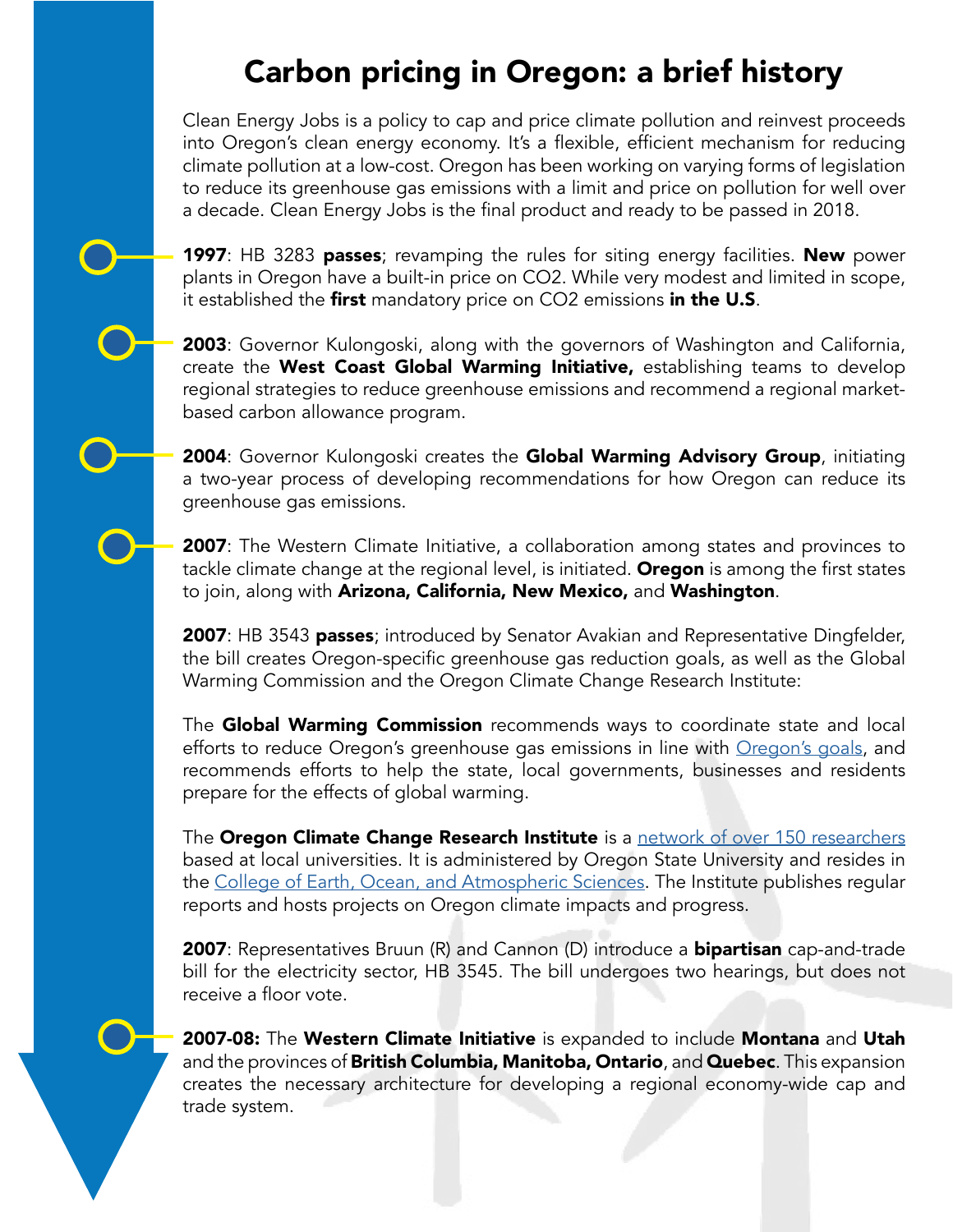2008: At the behest of Governor Kulongoski, the Oregon Department of Environmental Quality develops mandatory greenhouse gas reporting rules.

2009: Governor Kulongoski introduces Senate Bill 80, a cap-and-trade bill. The bill never passes out of its committee of origin, but continues to be introduced in subsequent sessions.

A modifed bill, Senate Bill 80A, is an agency study bill of the program. It passes to the Ways and Means Committee, but does not make it to the floor. In total, the bill received **three** public Senate hearings, **one** Senate work session, and one public hearing in the Subcommittee on Natural Resources.

**2010:** SB 1059 passes, directing the Oregon Transportation Commission to adopt a statewide strategy for reducing emissions from the transportation sector. The bill receives one public hearing and two work sessions.

**2011**: Different mechanisms for pricing climate pollution are introduced and worked on. Two carbon tax bills and one greenhouse gas fee bill are introduced.

**2011:** HB 3538 **passes**, requiring the Energy Facility Siting Council to quantify the global warming potential of greenhouse gases to establish carbon equivalent offsets for utilities throughout Oregon, including dairy digesters, wastewater treatment, and improved nutrient management techniques on farms. The bill receives two public hearings and **two** work sessions before passing.

**2013**: A carbon tax study bill passes with bipartisan support, marking the most thorough analysis of a state-level carbon tax in the U.S.

**2014**: Portland State University report to the legislature on carbon tax study, providing detailed data about the **minimal** potential negative impacts and strong **benefits** of carbon pricing and reducing climate pollution on specific regions and industries throughout Oregon.

**2015**: Three carbon pricing bills are introduced:

HB 3470: The Climate Stability and Justice Act would enforce Oregon's climate goals and require the state to "identify and make recommendations on emissions reduction measures, alternative compliance mechanisms, and marketbased compliance mechanisms that sources may use to maximize feasible and costeffective reductions of greenhouse gas emissions…" and to put in place a plan by 2018. The bill receives one public hearing and two work sessions.